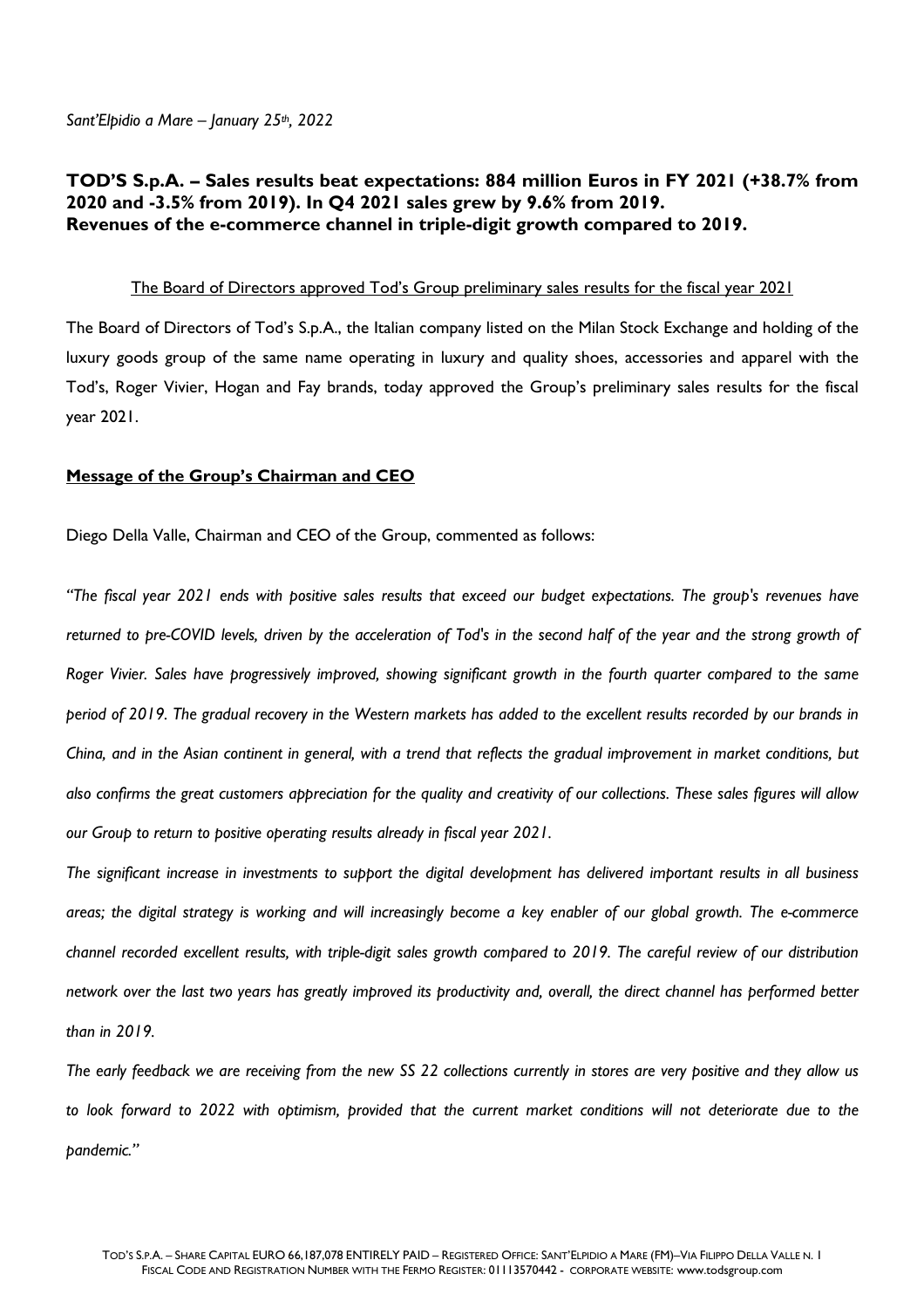#### **Comments to the Group's sales**

In the fiscal year 2021, consolidated sales were 883.8 million Euros, up 38.7% from 2020 and broadly close to the pre-pandemic level (-3.5% from 2019)<sup>1</sup>. During the year, sales recorded a progressive improvement compared to the previous year; in the fourth quarter alone, revenues amounted to 261.2 million euros, +41.6% compared to the fourth quarter of 2020 and +9.6% compared to the fourth quarter of 2019.

The above data are affected by the negative impact of exchange rates, particularly for the Tod's and Roger Vivier brands, which have the largest presence abroad; at constant exchange rates, i.e. using the same average exchange rates as in 2020, including the effects of hedging, the Group's revenues amounted to 887.1 million Euros (+39.2% compared to 2020 and -2.6%2 compared to 2019).

As already commented in the previous press releases, it is of little significance to make a comparison only with the sales results of 2020, which were heavily influenced by the Covid-19 pandemic; in the following tables we therefore also report the comparison, at constant exchange rates, with the data for the year 2019 and we refer particularly to the latter for comments.

### **Breakdown of consolidated sales by brand: double-digit growth from 2019 for Roger Vivier (+16%); progressive improvement in Tod's revenues (+13% from 2019 in Q4 alone)**

|              | FY 2021        |                       |         | % change       |                       | % change                        |
|--------------|----------------|-----------------------|---------|----------------|-----------------------|---------------------------------|
|              | reported rates | 2020<br>constant rate | FY 2020 | reported rates | 2020<br>constant rate | vs 2019<br>at constant<br>rates |
| Tod's        | 428.3          | 430.9                 | 297.5   | $+44.0%$       | +44.9%                | $-6.1%$                         |
| Roger Vivier | 229.6          | 230.7                 | 160.0   | $+43.5%$       | $+44.1%$              | $+16.0%$                        |
| Hogan        | 176.7          | 176.3                 | 141.5   | $+24.9%$       | $+24.6%$              | $-10.1%$                        |
| Fay          | 48.2           | 48.2                  | 37.6    | $+28.4%$       | $+28.4%$              | $-14.5%$                        |
| other        | 1.0            | 1.0                   | 0.5     | n.m.           | n.m.                  | n.s.                            |
| <b>TOTAL</b> | 883,8          | 887, I                | 637,1   | $+38,7%$       | $+39,2%$              | $-2,6%$                         |

 *(million Euros)* 

*Preliminary and unaudited figures*

In the comparison between the data of 2021 and those of 2019, it must be taken into account that in 2021, the average opening rate of stores was 91%, as a world average (a value which falls to 83% if reported to Europe alone). In 2020 this figure was 86% as a world average and 78% if reported to Europe alone. <sup>2</sup>Calculated using 2019 average exchange rates.

TOD'S S.P.A. – SHARE CAPITAL EURO 66,187,078 ENTIRELY PAID – REGISTERED OFFICE: SANT'ELPIDIO A MARE (FM)–VIA FILIPPO DELLA VALLE N. 1 FISCAL CODE AND REGISTRATION NUMBER WITH THE FERMO REGISTER: 01113570442 - CORPORATE WEBSITE: www.todsgroup.com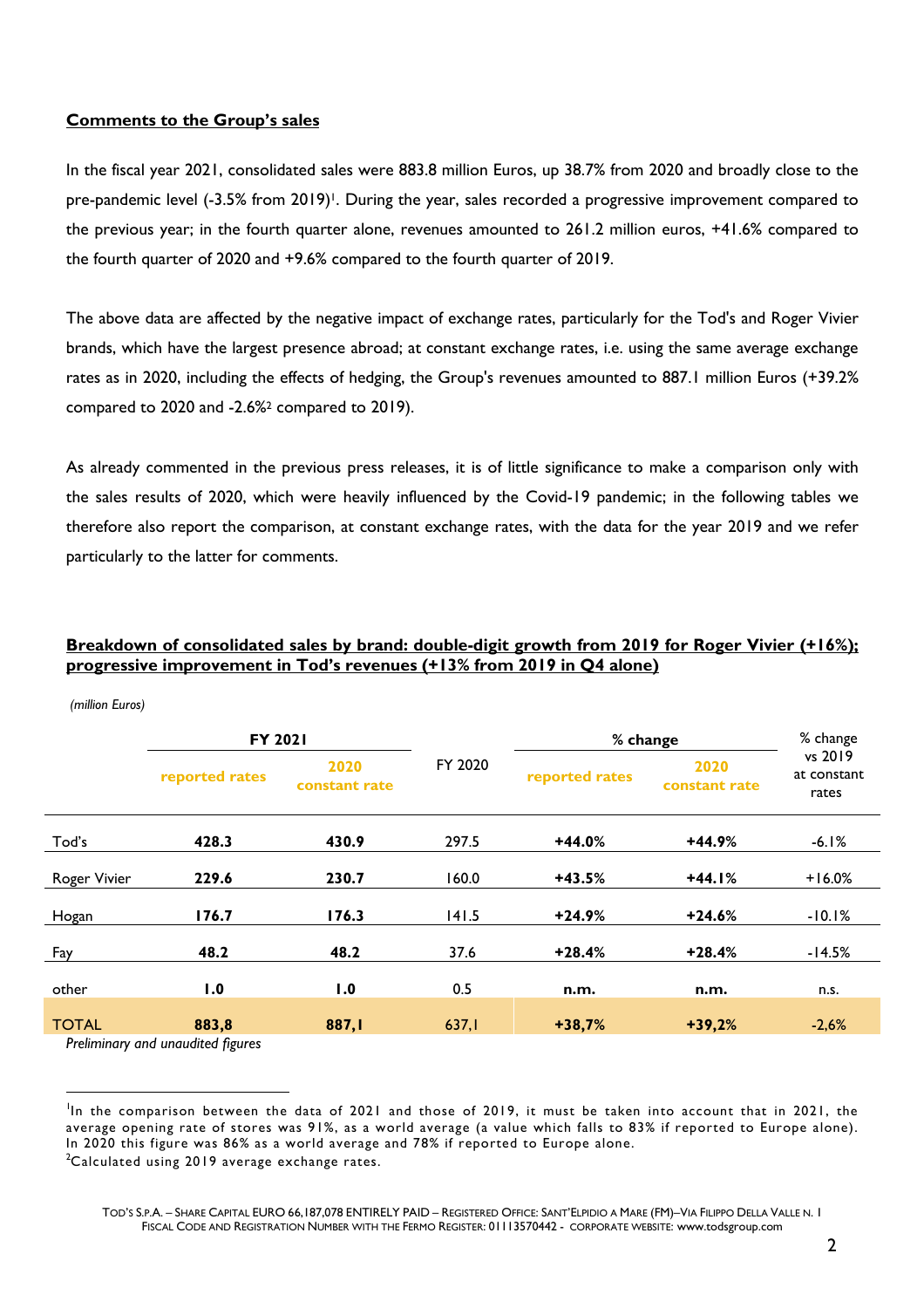The pandemic affected sales results in all geographic areas, product categories and on both distribution channels. The revenue trend of each brand reflects its geographical and channel mix.

The Tod's brand recorded a progressive and significant improvement in revenues during the year, confirming the strong appreciation by customers for the brand's new collections, both in shoes and in the new families of leather goods and accessories. This trend led the brand to record double-digit revenue growth in the fourth quarter of 2021 alone, compared to 2019, with positive trends in all geographic areas.

The Roger Vivier brand confirmed its excellent momentum, with revenues up compared to 2019 in many areas.

The sales figures of the Hogan and Fay brands are obviously affected by their greater exposure to the Italian and European markets and to the wholesale channel; we are however very satisfied with the excellent feedback from local customers.

# **Breakdown of consolidated sales by product category: positive performance of all categories. Revenues from leather goods and accessories return to the levels of 2019; excellent results of the new families of Tod's handbags**

| (million Euros)                  |                                             |                       |         |                |                       |                                 |
|----------------------------------|---------------------------------------------|-----------------------|---------|----------------|-----------------------|---------------------------------|
|                                  | <b>FY 2021</b>                              |                       |         | % change       |                       | % change                        |
|                                  | reported rates                              | 2020<br>constant rate | FY 2020 | reported rates | 2020<br>constant rate | vs 2019<br>at constant<br>rates |
| Shoes                            | 703.2                                       | 704.9                 | 518.9   | $+35.5%$       | $+35.8%$              | $-3.0%$                         |
| Leather goods<br>and accessories | 120.1                                       | 121.6                 | 73.4    | $+63.6%$       | $+65.6%$              | $+0.5%$                         |
| Apparel                          | 59.5                                        | 59.6                  | 44.3    | $+34.5%$       | $+34.6%$              | $-4.9%$                         |
| Other                            | 1.0                                         | 1.0                   | 0.5     | n.m.           | n.m.                  | n.s.                            |
| <b>TOTAL</b>                     | 883.8<br>Dralingingne and unguditad faurosa | 887.I                 | 637.I   | $+38.7%$       | $+39.2%$              | $-2.6%$                         |

*Preliminary and unaudited figures*

All product categories recorded a significant and progressive improvement during the year.

In the fourth quarter of the year, revenues from leather goods and accessories grew at a solid double figure compared to the value of Q4 2019 and the value for the year returned above the levels of 2019; we are receiving excellent feedback on the new product families from customers worldwide.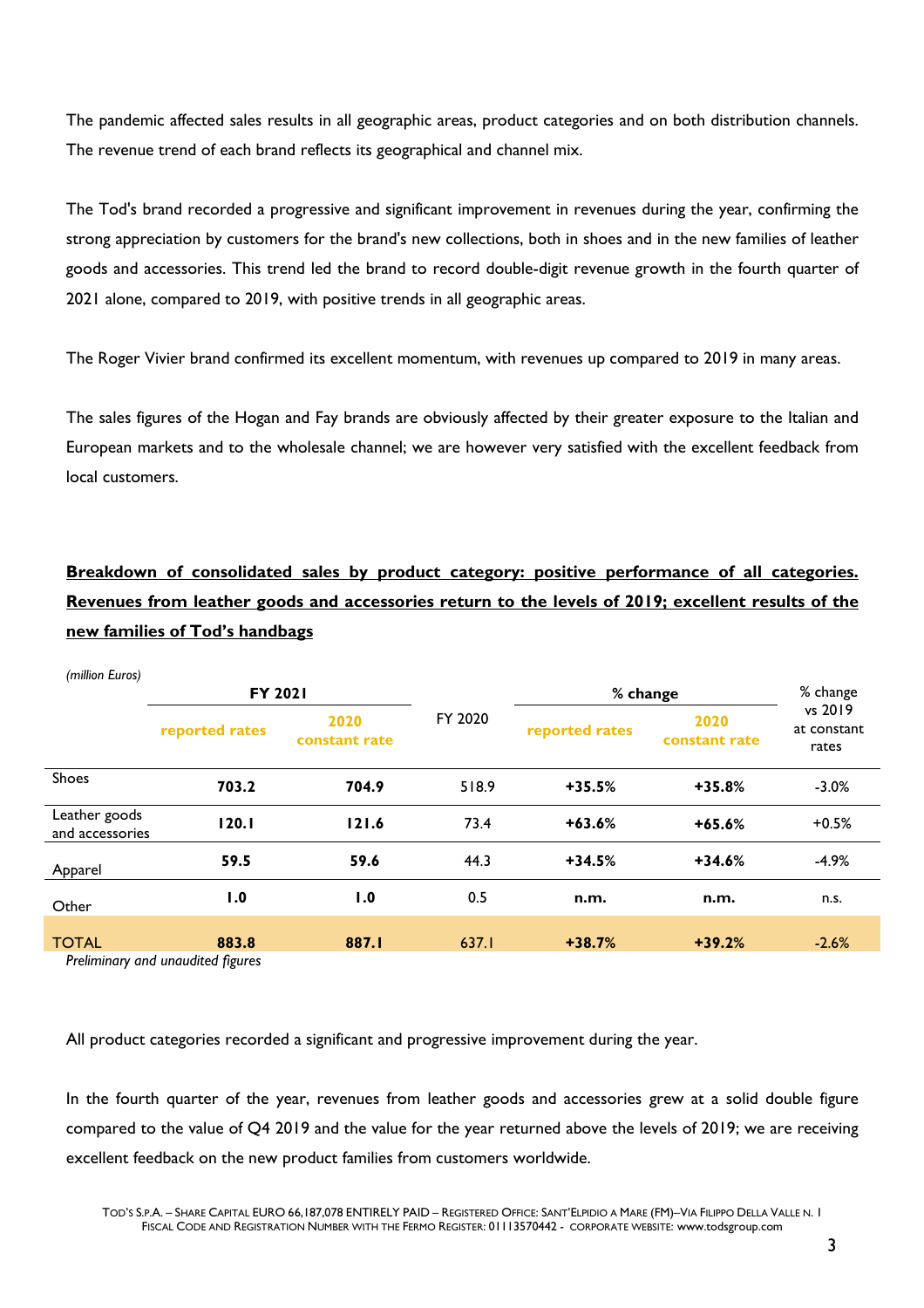The results of shoes in the retail channel are also very good, even if the overall figure for this category is affected by the rationalization of the wholesale channel.

# **Breakdown of consolidated sales by region: strong growth in Asia throughout the year and progressive improvement of the domestic and American markets**

*(million Euros)* 

|                         | <b>FY 2021</b> |                       |         | % change       |                       | % change                        |
|-------------------------|----------------|-----------------------|---------|----------------|-----------------------|---------------------------------|
|                         | reported rates | 2020<br>constant rate | FY 2020 | reported rates | 2020<br>constant rate | vs 2019<br>at constant<br>rates |
| Italy                   | 217.2          | 217.3                 | 163.7   | $+32.7%$       | $+32.7%$              | $-16.6%$                        |
| Europe<br>(excl. Italy) | 172.5          | 172.8                 | 149.5   | $+15.4%$       | $+15.6%$              | $-27.4%$                        |
| Americas (*)            | 62.5           | 64.7                  | 36.6    | $+70.6%$       | $+76.8%$              | $-7.9%$                         |
| Greater<br>China $(**)$ | 313.4          | 310.8                 | 196.5   | $+59.5%$       | $+58.2%$              | +45.9%                          |
| Rest of<br>World        | 118.2          | 121.5                 | 90.8    | $+30.2%$       | $+33.8%$              | $-6.8%$                         |
| <b>TOTAL</b>            | 883.8          | 887.1                 | 637.I   | $+38.7%$       | $+39.2%$              | $-2.6%$                         |

*Preliminary and unaudited figures*

*(\*) This line includes the whole American continent (Northern and Southern America).* 

*(\*\*) This line includes: mainland China, Hong Kong SAR, Macao SAR and Taiwan Region.* 

The analysis of the results by geographical area reflects the impact of the pandemic on the business of the various countries, both for the long periods of closure of the stores in 2020 and in the first months of 2021, and for the blocking of borders and the consequent drastic reduction in tourist flows, which resulted in the almost total absence of Asian tourists in the Western markets.

In the comparison between the different fiscal years, it must be taken into account that in 2021, the average opening rate of stores was 91%, as a world average (a value which falls to 83% if reported to Europe alone) and in 2020 this figure was equal to 86% as a world average (78% if referring to Europe alone).

Revenues in the domestic market recorded a progressive improvement during the year and in the fourth quarter they returned to the values of 2019, thanks to the solid purchases of local clients and Asian buyers.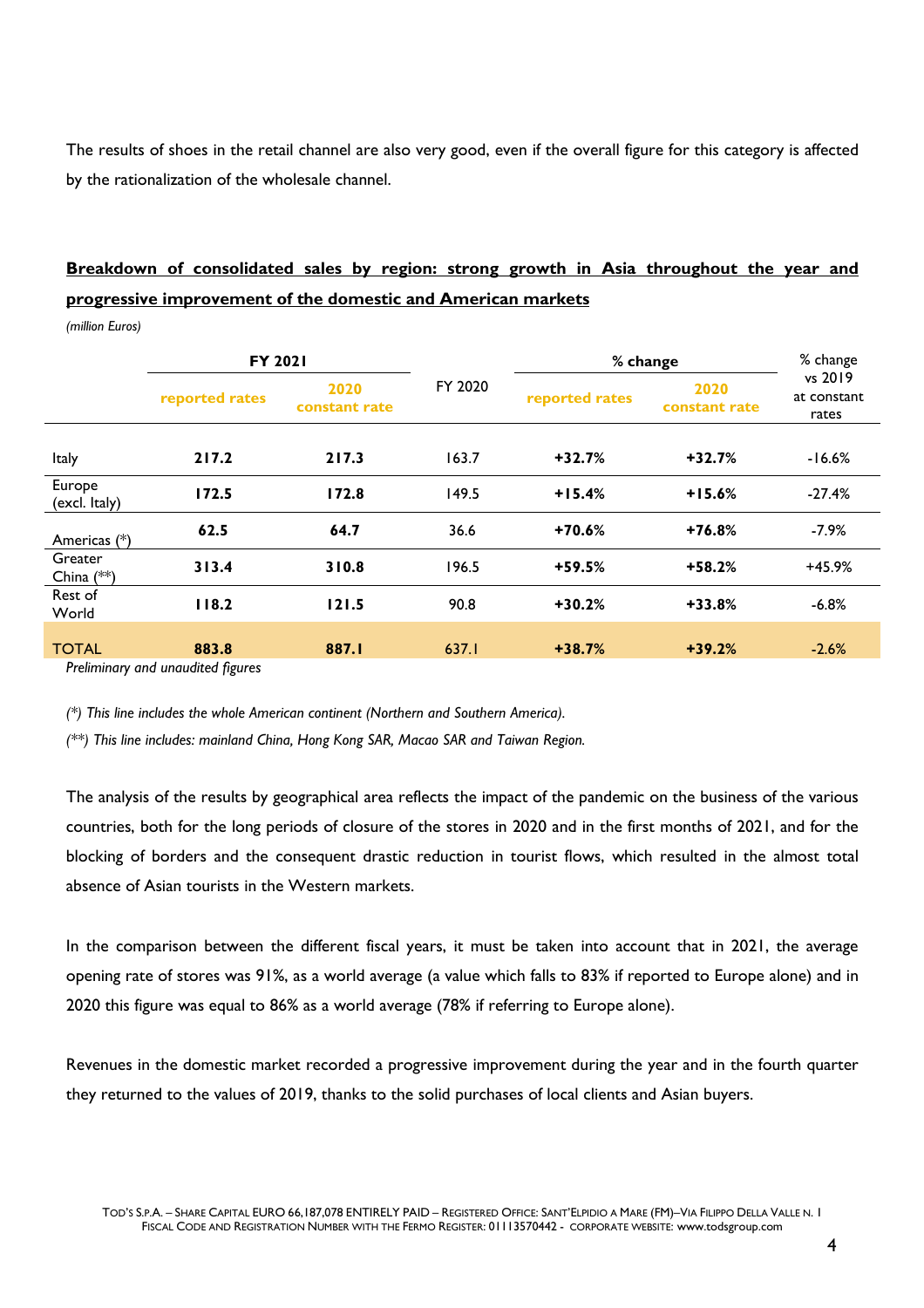The rest of Europe has also improved, despite the slight slowdown in the last weeks of the year due to the new restrictions imposed by local governments to deal with the pandemic. The comparison with 2019 is obviously impacted by the absence of tourists, especially Asians.

The American market was also affected by the lack of purchases by tourists; however, it has recorded good progress during the year and revenues have returned to the levels of 2019 since the third quarter, posting a further acceleration in the fourth quarter.

For the entire year, the business in Greater China was very solid and revenues maintained a very strong doubledigit growth compared to 2019.

The "Asia and Rest of the World" region recorded an excellent fourth quarter, driven by the significant improvement in results of Japan and Korea, where revenues largely exceeded 2019 figures in the fourth quarter.

**Breakdown of consolidated sales by distribution channel: positive performance of the retail channel and strong growth of the e-commerce channel (online revenues more than doubled compared to 2019)** 

| (million Euros)                                                       |                                   |                       |         |                |                       |                                 |
|-----------------------------------------------------------------------|-----------------------------------|-----------------------|---------|----------------|-----------------------|---------------------------------|
|                                                                       | <b>FY 2021</b>                    |                       |         | % change       |                       | % change                        |
|                                                                       | reported rates                    | 2020<br>constant rate | FY 2020 | reported rates | 2020<br>constant rate | vs 2019<br>at constant<br>rates |
| Retail                                                                |                                   |                       |         |                |                       |                                 |
| (DOS+online)                                                          | 659.4                             | 661.3                 | 448.7   | $+47.0%$       | $+47.4%$              | $+3.1%$                         |
| Third parties<br>(Franchised<br>stores +<br>Independent<br>retailers) | 224.4                             | 225.8                 | 188.4   | $+19.1%$       | $+19.8%$              | $-16.4%$                        |
| <b>TOTAL</b>                                                          | 883.8                             | 887.I                 | 637.I   | $+38.7%$       | $+39.2%$              | $-2.6%$                         |
|                                                                       | Preliminary and unaudited figures |                       |         |                |                       |                                 |

*Preliminary and unaudited figures*

Revenues from the direct channel totaled 659.4 million euros in the year 2021, up 3.1% compared to 2019 and represent approximately 75% of the Group's turnover.

The e-commerce channel recorded very solid growth throughout the year and in FY 2021 turnover more than doubled the value of 2019. We are in fact collecting the results of the important investments made in digital and we remain focused on the development of the various forms of this channel.